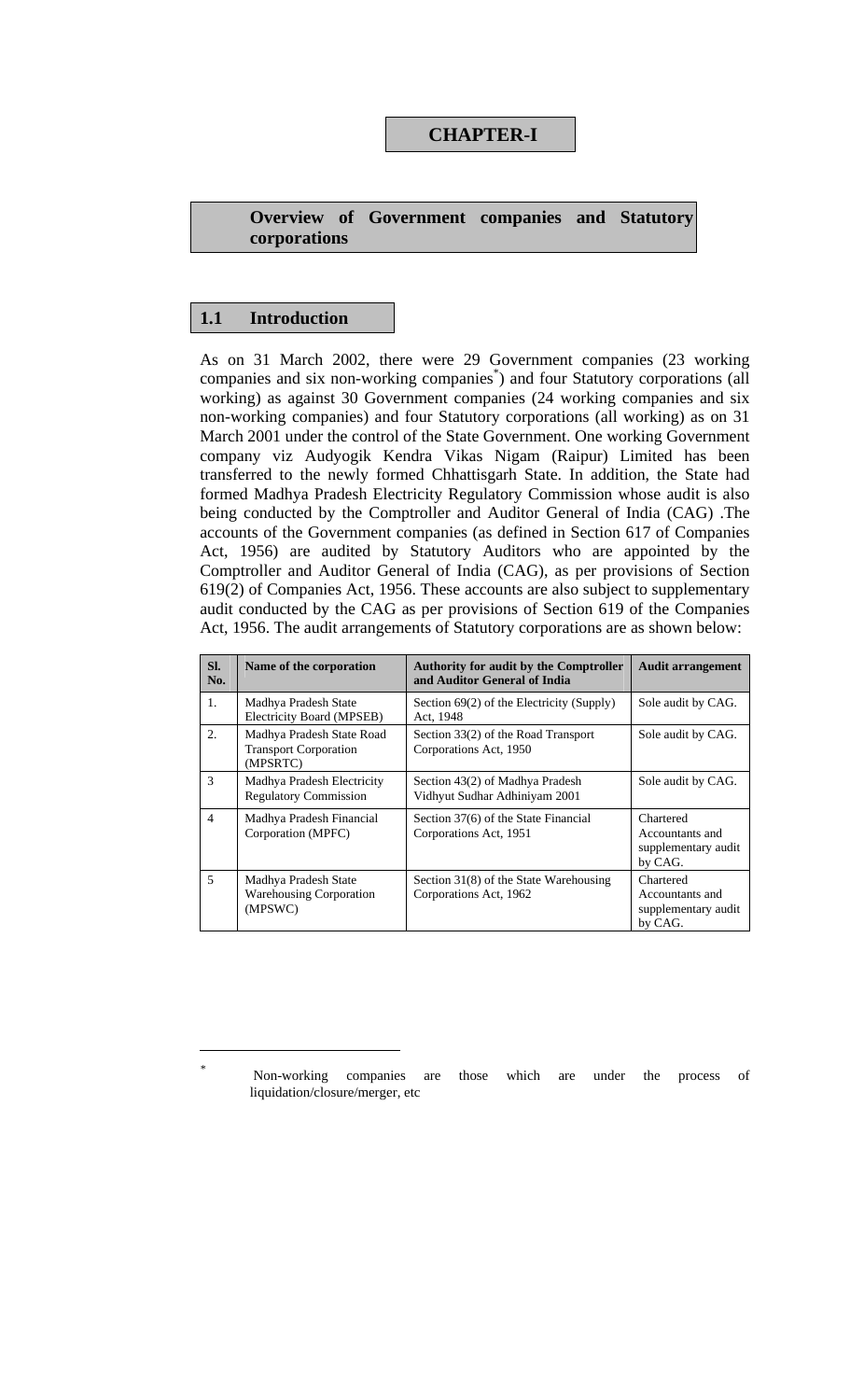## **1.2 Working Public Sector Undertakings (PSUs)**

### **1.2.1 Investment in working PSUs**

The total investment in 28 working PSUs (24 Government companies and four Statutory corporations) at the end of 2001 and 27 working PSUs (23 Government companies and four Statutory corporations) at the end of March 2002 was as follows:

| (Rupees in crore) |  |
|-------------------|--|
|                   |  |

| Year    | of<br><b>Number</b> | in<br>Investment | working                              | <b>PSUs</b> |              |
|---------|---------------------|------------------|--------------------------------------|-------------|--------------|
|         | working PSUs        | <b>Equity</b>    | <b>Share</b><br>application<br>money |             | <b>Total</b> |
| 2000-01 | 28                  | 645.13           | 111.77                               | 7885.64     | 8642.54      |
| 2001-02 | 27                  | 638.48           | 111.77                               | 7723.72     | 8473.97      |

An analysis of investment in PSUs is given in the following paragraphs.

The investment (equity and long term loans) in various sectors and percentages thereof at the end of March 2002 and March 2001 are indicated in the following pie charts:

### **Sector-wise investment in working Government companies and Statutory corporations as on 31 March 2002**

(Figures within bracket indicate percentages of investment) (Rupees in crore)

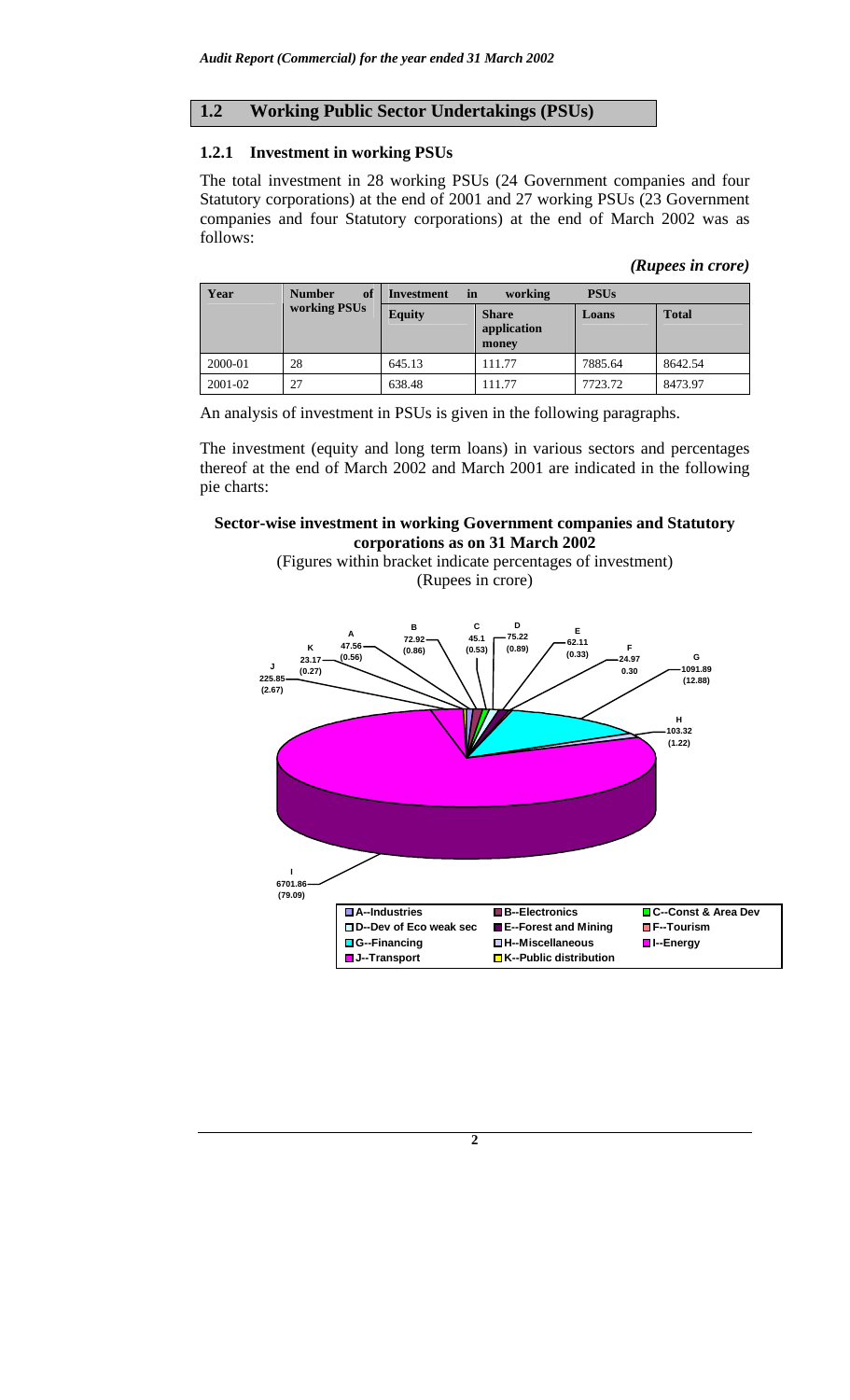### **Sector-wise investment in working Government companies and Statutory corporations as on 31 March 2001**

(Figures within bracket indicate percentages of investment

#### (Rupees in crore)



**Note: \*Miscellaneous includes Agriculture, Textile, Handlooms & Handicrafts** 

#### **1.2.1.1 Working Government companies**

Total investment in 24 working Government companies at the end of March 2001 and 23 working Government companies at the end of March 2002 was as follows:

| (Rupees in crore) |  |
|-------------------|--|
|                   |  |

| Year    | <b>Number of</b>                   | Investment in working PSUs |                                      |        |              |  |  |
|---------|------------------------------------|----------------------------|--------------------------------------|--------|--------------|--|--|
|         | working<br>Government<br>companies | <b>Equity</b>              | <b>Share</b><br>application<br>money | Loans  | <b>Total</b> |  |  |
| 2000-01 | 24                                 | 241.55                     | 4.14                                 | 734.54 | 980.23       |  |  |
| 2001-02 | 23                                 | 234.91                     | 4.14                                 | 760.32 | 999.37       |  |  |

The summarised position of Government investment in working Government companies in the form of equity and loans is detailed in *Annexure 1.* 

As on 31 March 2002 the total investment in working Government companies comprised 23.92 *per cent* in equity capital and 76.08 *per cent* in loans as compared to 25.06 *per cent* and 74.94 *per cent* respectively as on 31 March 2001.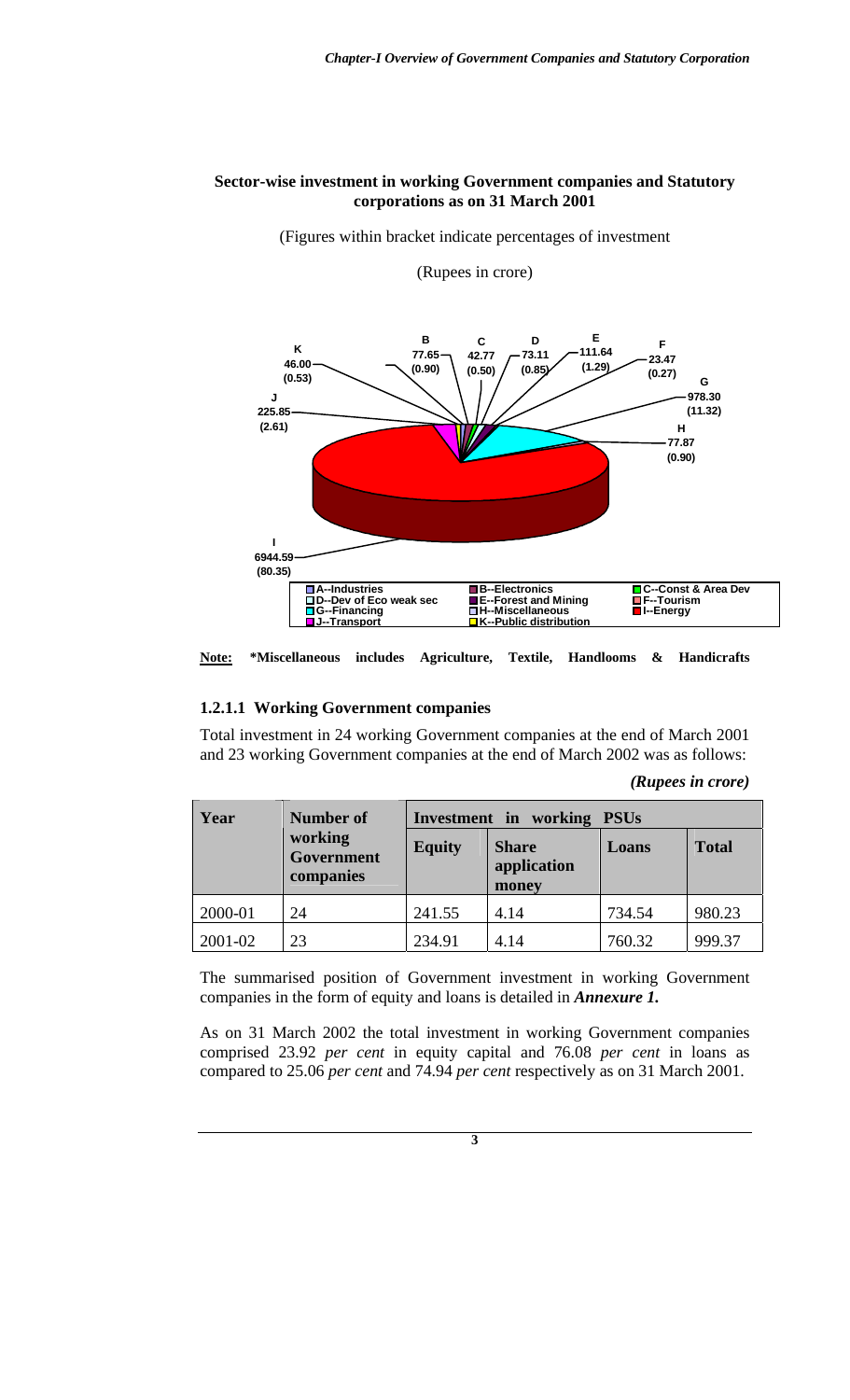Due to increase in long term loans to finance, textile, construction and industries sectors, the debt-equity ratio of working Government companies increased from 2.99:1 in 2000-01 to 3.18:1 in 2001-02.

## **1.2.1.2 Working Statutory corporations**

The total investment in four working Statutory corporations at the end of March 2002 and March 2001 was as follows:

*(Rupees in crore)* 

| Name of corporation                                |         | 2000-01 | 2001-02    |          |
|----------------------------------------------------|---------|---------|------------|----------|
|                                                    | Capital | Loans   | Capital    | Loans    |
| Madhya Pradesh State Electricity Board             | 231.15  | 6470.02 | $231.15^*$ | 6470.02* |
| Madhya Pradesh State Road Transport<br>Corporation | 182.37  | 43.48   | 182.37     | 43.48    |
| Madhya Pradesh Financial Corporation               | 88.08   | 374.14  | 88.08      | 448.49   |
| Madhya Pradesh State Warehousing<br>Corporation    | 9.60    | 20.73   | 9.60       | 1.41     |
| <b>Total</b>                                       | 511.20  | 6908.37 | 511.20     | 6963.40  |

The summarised position of Government investment in working Statutory corporations in the form of equity and loans is detailed in *Annexure 1.* 

The debt-equity ratio decreased from 13.99:1 in 2000-01 to 13.62:1 in 2001-02.

# **1.2.2 Budgetary outgo, grants/subsidies, guarantees, waiver of dues and conversion of loans into equity**

The details regarding budgetary outgo, grants/subsidies, guarantees issued, waiver of dues and conversion of loans into equity by State Government in respect of working Government companies and working Statutory corporations are given in *Annexures 1 and 3*.

The budgetary outgo (in the form of equity capital and loans) and grants/subsidies from the State Government to working Government companies and working Statutory corporations for the three years up to 2001-02 are given below:

 $\overline{a}$ 

*\**

*As MPSEB has not furnished any figures for the year 2001-2002, previous year's figures have been adopted for the current year also.*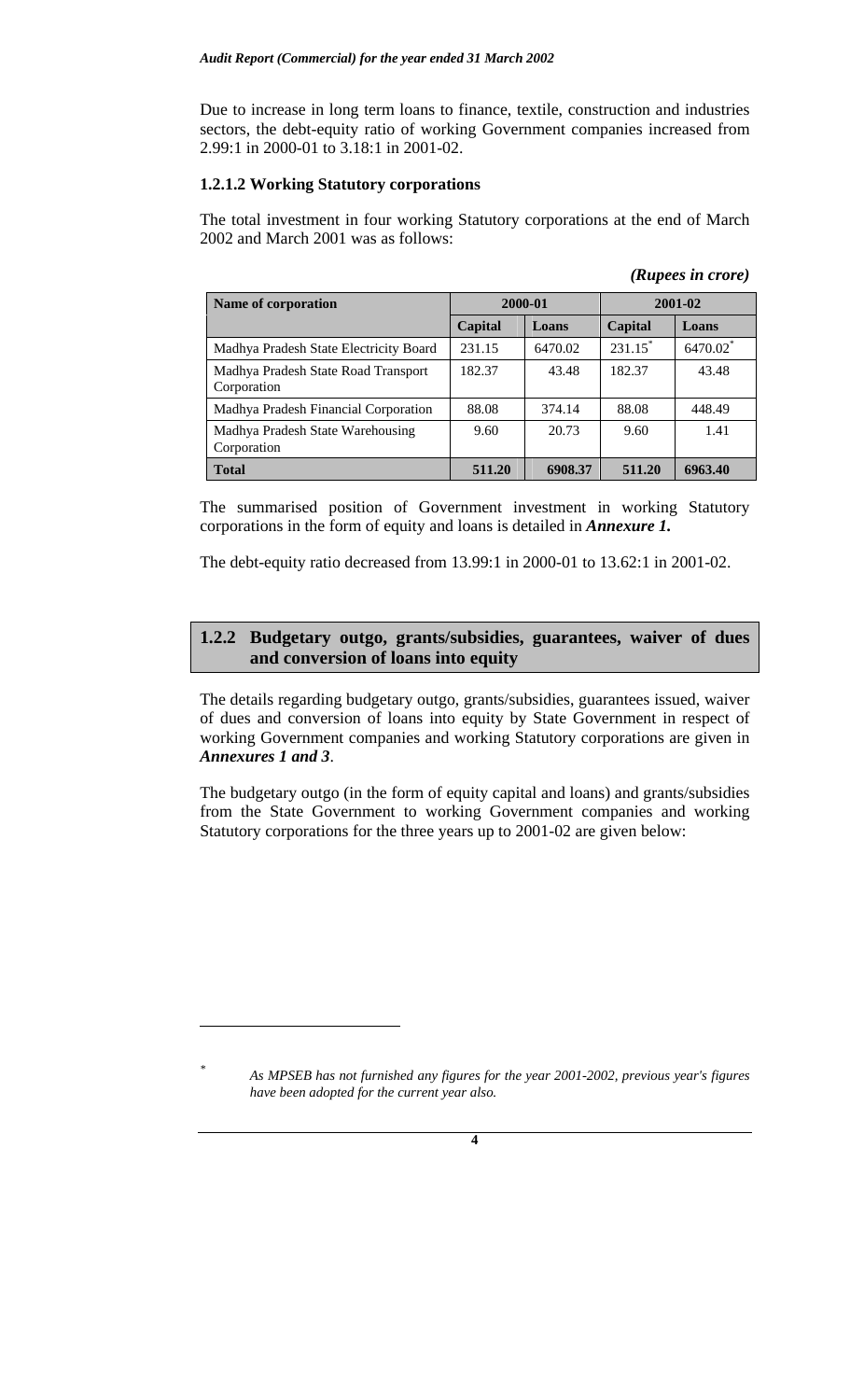|                                        | 1999-2000        |       |                | 2000-01             |                  |       | 2001-02        |                     |       |                  |                   |                     |
|----------------------------------------|------------------|-------|----------------|---------------------|------------------|-------|----------------|---------------------|-------|------------------|-------------------|---------------------|
|                                        | <b>Companies</b> |       |                | <b>Corporations</b> | <b>Companies</b> |       |                | <b>Corporations</b> |       | <b>Companies</b> |                   | <b>Corporations</b> |
|                                        | N <sub>0</sub>   | Amt.  | N <sub>0</sub> | Amt.                | N <sub>0</sub>   | Amt.  | N <sub>0</sub> | Amt.                | No    | Amt.             | N <sub>0</sub>    | Amt.                |
| Equity<br>capital outgo<br>from budget | $\overline{4}$   | 3.11  | 1              | 1.80                | $\overline{2}$   | 2.00  | $-$            | $- -$               | 1     | 1.50             | $\qquad \qquad -$ | $-$                 |
| Loans given<br>from budget             | $\overline{4}$   | 16.82 | 1              | 218.31              | $\overline{4}$   | 30.69 |                | 216.31              | 3     | 33.69            | $\overline{c}$    | 193.08              |
| Other<br>grants/subsidy                | 5                | 18.68 | 1              | 0.78                | 10               | 23.83 |                | 341.14              | 6     | 75.81            | $\overline{4}$    | 402.67              |
| <b>Total outgo</b>                     | $\star$<br>10    | 38.61 | $2*$           | 220.89              | $14*$            | 56.52 | $1*$           | 557.45              | $12*$ | 111.00           | $4*$              | 595.75              |

#### *(Amount : Rupees in crore)*

During the year 2001-02, the Government guaranteed loans aggregating Rs.1703.81 crore obtained by two working Government companies (Rs.36.00 crore) and one working Statutory corporation (Rs.1667.81 crore). At the end of the year, guarantees amounting to Rs.3874.12 crore in respect of 10 working Government companies (Rs.141.89 crore) and three working Statutory corporations (Rs.3732.23 crore) were outstanding as against Rs.5629.14 crore in respect of eight Government companies (Rs.159.21 crore) and three Statutory corporations (Rs.5469.93 crore) at the end of previous year. The guarantee commission payable to Government by Government companies and Statutory corporations at the end of March 2002 was Rs.1.59 crore and Rs. 0.71 crore, respectively.

### **1.2.3 Finalisation of accounts by working PSUs**

The accounts of the Government companies for every financial year are required to be finalised within six months from the end of relevant financial year under sections 166, 210, 230, 619 and 619-B of the Companies Act, 1956, read with section 19 of Comptroller and Auditor General's (Duties, Powers and Conditions of Service) Act, 1971. They are also to be laid before the Legislature within nine months from the end of financial year. Similarly, in case of Statutory corporations their accounts are finalised, audited and presented to the Legislature as per the provisions of their respective Acts.

However, as could be noticed from *Annexure 2,* out of 23 working Government companies, only two companies, and out of four working Statutory corporations, none of the corporations had finalised their accounts for the year 2001-02 within the stipulated period. During the period from October 2001 to September 2002, 16 working Government companies finalised 23 accounts for previous years. Similarly, during this period, 3 working Statutory corporations finalised 3 accounts for previous years.

 $\overline{a}$ *\**

*These are the actual numbers of companies/corporations which had received budgetary support in the form of equity, loans, grants and/or subsidies from the State Government during the respective years.*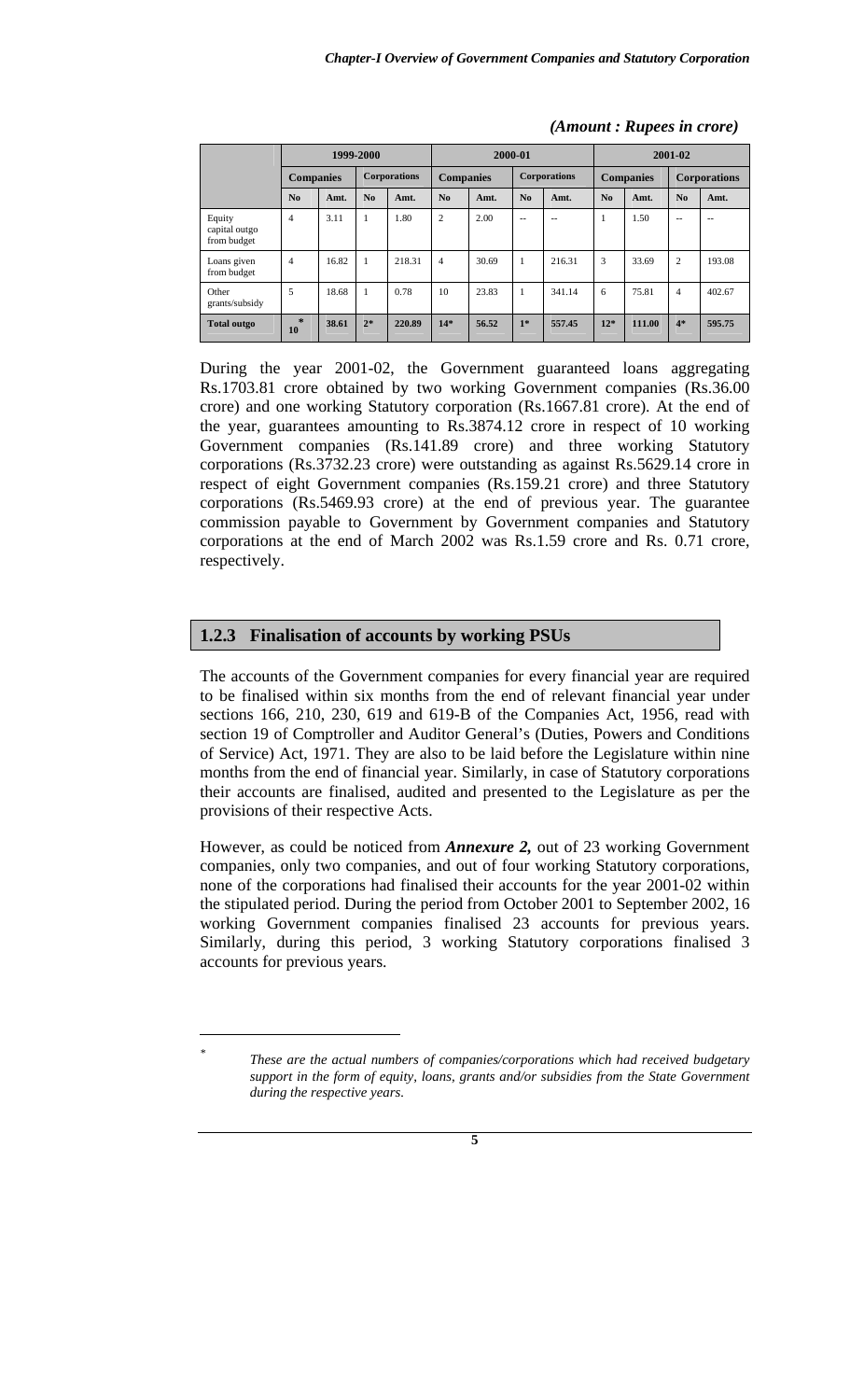The accounts of 21 working Government companies and four Statutory corporations were in arrears for periods ranging from one year to five years as on 30 September 2002 as detailed below :

| Sl. No         | Number of working<br>companies/corporations |                                  | Period for<br>which        | Number of<br>years for              | Reference to serial No. of<br><b>Annexure 2</b> |                                  |  |
|----------------|---------------------------------------------|----------------------------------|----------------------------|-------------------------------------|-------------------------------------------------|----------------------------------|--|
|                | <b>Government</b><br>companies              | <b>Statutory</b><br>corporations | accounts are in<br>arrears | which<br>accounts are in<br>arrears | <b>Government</b><br>companies                  | <b>Statutory</b><br>corporations |  |
| $\mathbf{1}$   | $\mathbf{2}$                                | 3                                | $\overline{\mathbf{4}}$    | 5                                   | 6                                               | $\overline{7}$                   |  |
| $\mathbf{1}$ . | 1                                           | --                               | 1997-98 to<br>2001-02      | 5                                   | $A-17$                                          | --                               |  |
| 2.             | 1                                           |                                  | 1998-99 to<br>2001-02      | $\overline{4}$                      | $A-8$ .                                         | --                               |  |
| 3.             | $\overline{4}$                              | --                               | 1999-2000 to<br>2001-02    | 3                                   | A-2,18, 21 & 22                                 | $-$                              |  |
| 4.             | 6                                           |                                  | $2000 - 01$ to<br>2001-02  | $\overline{2}$                      | A-1, 7, 10, 13, 15<br>& 20                      |                                  |  |
| 5              | 9                                           | 4                                | 2001-02                    | 1                                   | A-3,4, 9, 11, 12,<br>14, 16, 19 & 23            | $B-1,2,3 & 4$                    |  |
|                | 21                                          | $\overline{\mathbf{4}}$          |                            |                                     |                                                 |                                  |  |

It is the responsibility of administrative departments to oversee and ensure that the accounts are finalised and adopted by the PSUs within the prescribed period. Though the concerned administrative departments and officials of the Government were apprised quarterly by A.G. regarding arrears in finalisation of accounts, no effective measures have been taken by Government and as a result, the networth of these PSUs could not be assessed in audit.

## **1.2.4 Financial position and working results of working PSUs**

The summarised financial results of working PSUs (Government companies and Statutory corporations) as per their latest finalised accounts are given in *Annexure 2.* Besides, statement showing financial position and working results of individual working Statutory corporations for the latest three years for which accounts are finalised are given in *Annexures 4 and 5* respectively.

According to the latest finalised accounts of 23 working Government companies and four working Statutory corporations, 11 companies and two corporations had incurred aggregate losses of Rs.41.94 crore and Rs.1538.70 crore, respectively and 12 companies and two corporations earned an aggregate profit of Rs.10.79 crore and Rs.16.89 crore, respectively.

#### **1.2.4.1 Working Government companies**

### *1.2.4.1.1 Profit earning working companies and dividend*

The State Government had formulated (July 1998) a dividend policy for payment of minimum dividend of 12 *per cent* of equity. Neither of two working Government companies which finalised their accounts for 2001-02 by September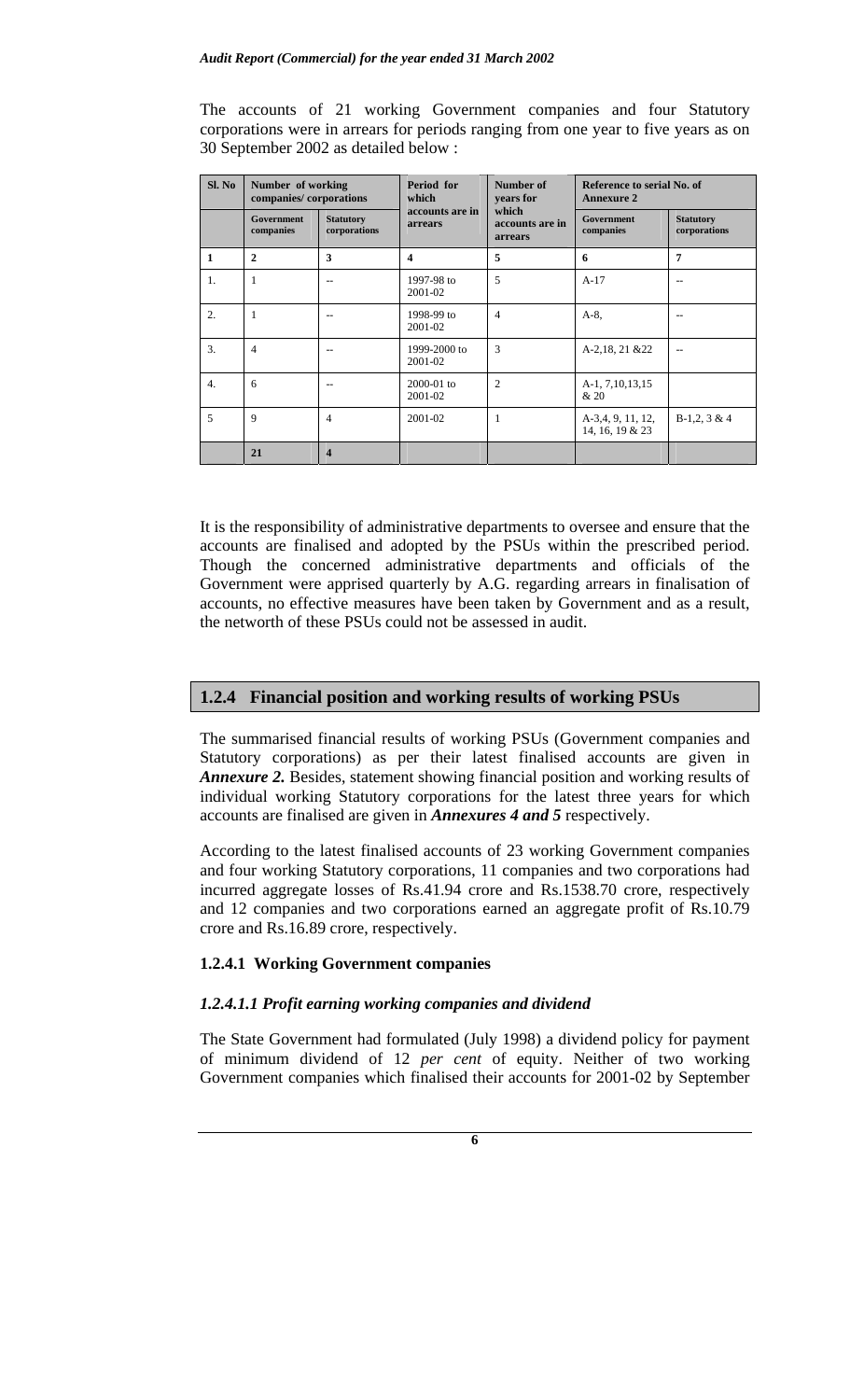2002, earned profit. Thus, State Government did not receive any dividend for the year ending March 2002 against a total equity investment of Rs.239.05 crore in all working Government companies.

Similarly, out of 16 working Government companies which finalised their accounts for previous years by September 2002, eight companies earned an aggregate profit of Rs.8.98 crore and only five companies earned profit for two or more successive years. Three companies declared dividend of Rs.0.67 crore for the previous year during the year.

# *1.2.4.1.2 Loss incurring working Government companies*

Out of 11 loss incurring working Government companies, six companies had accumulated losses aggregating Rs.126.16 crore which exceeded their aggregate paid-up capital of Rs.48.33 crore.

Despite poor performance and complete erosion of paid-up capital, the State Government continued to provide financial support to these companies in the form of contribution towards equity, further loans, conversion of loans into equity, subsidy, etc. According to available information, out of total financial support of Rs.111.00 crore provided by the State Government to 12 companies by way of equity, loans, grants and subsidies during 2001-02, Rs.39.02 crore pertained to four companies whose accumulated losses had exceeded their paid-up capital.

# **1.2.4.2 Working Statutory corporations**

# *1.2.4.2.1 Profit earning Statutory corporations and dividend*

None of the four Statutory corporations had finalised their accounts for 2001-02 during the year. In case of Madhya Pradesh Financial Corporation (MPFC), the payment of dividend was guaranteed by State Government under section 4 of the State Financial Corporations Act 1951. Consequent upon amendment to the SFC Act 1951 in September 2000 declaration of dividend became unguaranteed. As on 31 March 2002, the dividend payable (cumulative) worked out to Rs.47.29 crore. Due to cumulative loss, the Corporation did not declare any dividend up to previous year 2000-01. As on 31 March 2001, it had accumulated loss of Rs.134.03 crore which exceeded its paid-up capital of Rs.88.08 crore.

Similarly, out of two profit earning statutory corporations which finalised their accounts for previous years by September 2002, Madhya Pradesh State Warehousing Corporation (MPSWC) earned profit of Rs.14.86 crore and also earned profit for two or more successive years. It has declared dividend of Rs.1.64 crore for 2000-01 during the year.

### *1.2.4.2.2 Loss incurring Statutory corporations*

Out of two loss incurring Statutory corporations, both (Madhya Pradesh State Electricity Board and Madhya Pradesh State Road Transport Corporation) had accumulated losses aggregating Rs.2254.55 crore which exceeded their paid-up capital of Rs.413.52 crore.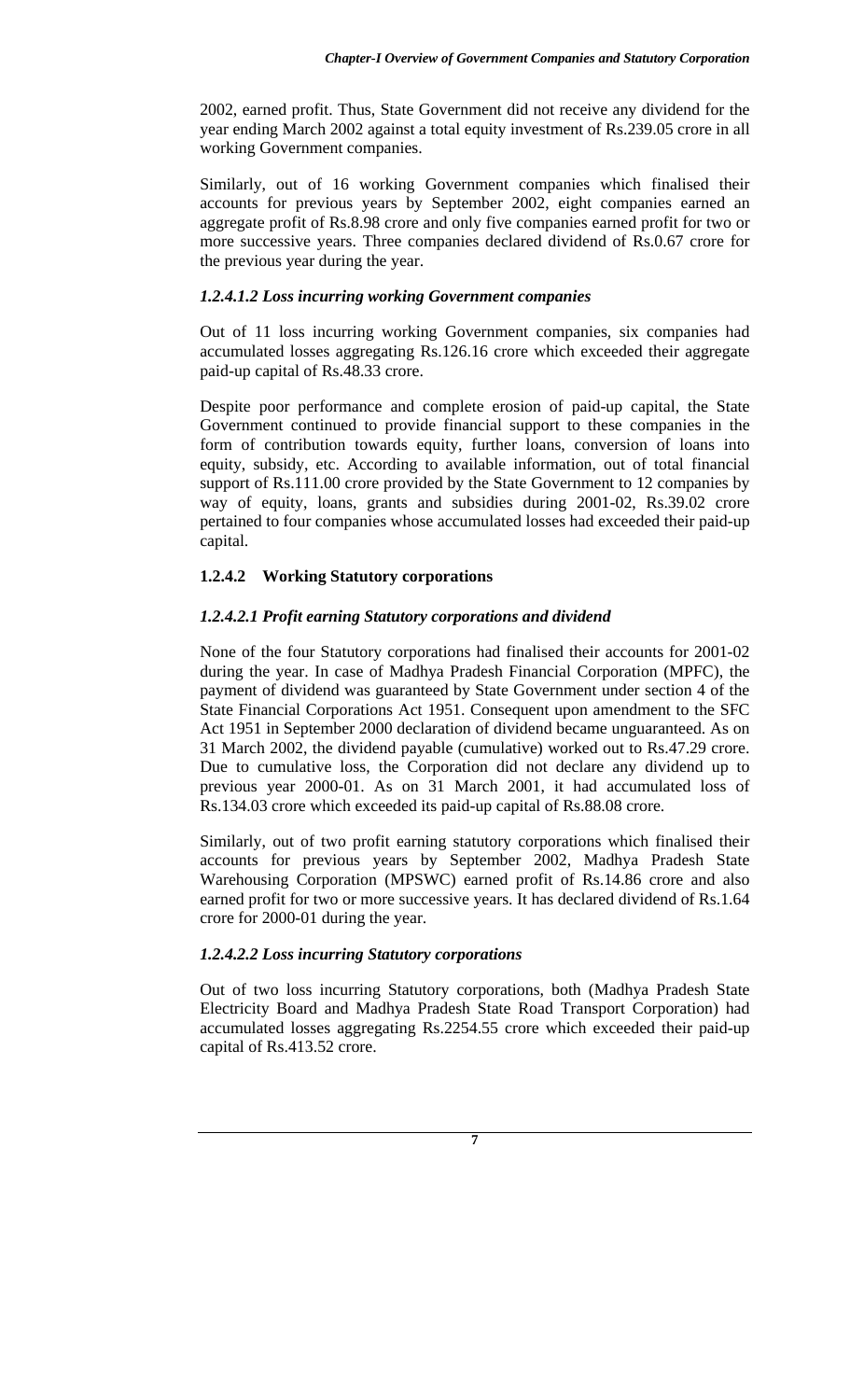Despite their poor performance, the State Government provided financial support amounting to Rs.592.22 crore to both the corporation during 2001-02 by way of loans, grants and subsidies.

## *1.2.4.2.3 Operational performance of working Statutory corporations*

The operational performance of the working Statutory corporations is given in *Annexure 6.* On analysis of operational performance, the following points have emerged.

# **1 Madhya Pradesh State Electricity Board**

The transmission and distribution  $(T \& D)$  losses had increased from 19.36 *per cent* in 1998-99 to 31.62 *per cent* in 1999-2000. Though availability of power for sale increased from 33058.623 MKWH in 1998-99 to 34434.407 MKWH in 1999-2000, the power actually sold during the period decreased from 26658.609 MKWH to 23546.856 MKWH.

# **2 Madhya Pradesh State Road Transport Corporation**

Though the percentage utilisation of vehicles increased from 76 in 1998-99 to 77 *per cent* in 2000-01, the occupancy ratio decreased from 68 *per cent* to 62 *per cent* during the same period.

# **3 Madhya Pradesh Financial Corporation**

Though the total loans applied for increased from Rs.111.93 crore in 1999-2000 to Rs.166.49 crore in 2001-02, the loans disbursed during the same period decreased from Rs.71.95 crore to Rs.66.05 crore.

# **1.2.5 Return on capital employed**

 $\overline{a}$ 

As per the latest finalised accounts (up to September 2002), the capital employed<sup>\*</sup> worked out to Rs.948.16 crore in 23 working companies and total return<sup>+</sup> thereon amounted to Rs.41.23 crore which worked out to 4.35 *per cent* as compared to total return of Rs.49.09 crore (6.13 *per cent*) in the previous year (accounts finalised up to September 2001). Similarly, the capital employed and total return thereon, in case of working Statutory corporations as per their latest finalised accounts (up to September 2002), worked out to Rs.5861.73 crore and Rs.(-)517.94 crore respectively, against the total return of Rs.(-)408.25 crore in previous year (accounts finalised up to September 2001). The details of capital employed and total return on capital employed in case of working Government companies and Statutory corporations are given in *Annexure 2*.

*<sup>\*</sup> Capital employed represents net fixed assets (including capital works-in-progress) plus working capital, except in finance companies and corporations where it represents the mean of aggregate of opening and closing balances of paid-up capital, free reserves, bonds, deposits and borrowings (including refinance).* 

*<sup>+</sup> For calculating total return on capital employed, interest on borrowed funds is added to net profit/subtracted from the loss as disclosed in the profit and loss account.*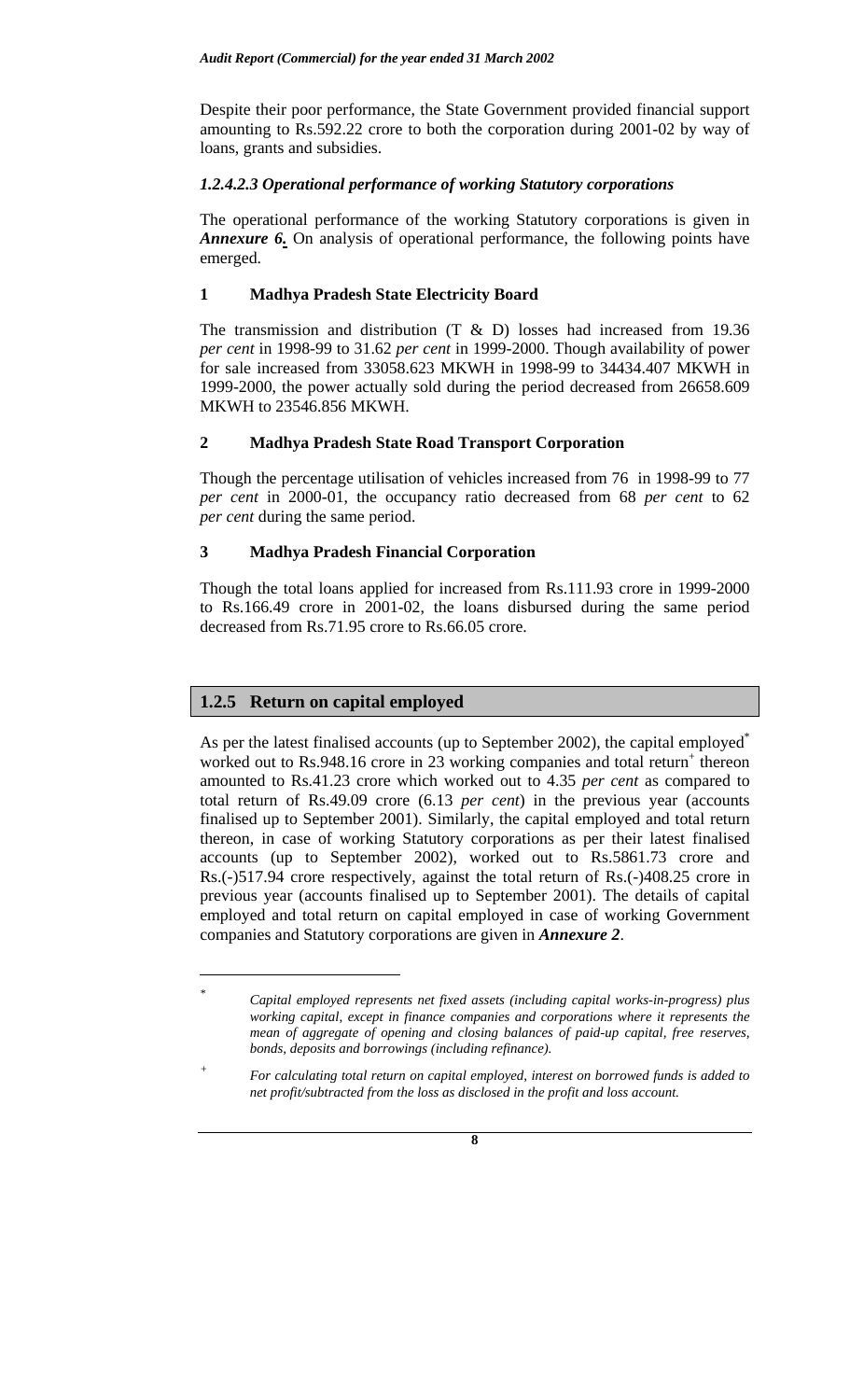### **1.2.6 Reforms in power sector**

## *(A) Status of implementation of MoU between State Government and the Central Government*

A Memorandum of understanding (MoU) was signed (May 2000) between the Government of Madhya Pradesh (GOMP) and Government of India (GOI) as a measure of joint commitment to undertake power sector reforms in a time-bound manner. Later on, in the conference of Chief Ministers/Power Ministers, too, held in March 2001, a consensus was reached to depoliticise power sector reforms and to speed up their inplementation. Status of implementation of reform programme is discussed in *Chapter 3B*.

### **(***B) Madhya Pradesh Electricity Regulatory Commission*

Madhya Pradesh Electricity Regulatory Commission (Commission) was formed in August 1998 under Section 17 of Electricity Regulatory Commissions Act, 1998, (Act) with the object of determining electricity tariff, advising in matters relating to electricity generation, transmission, distribution *etc*., in the State. The Commission is a body corporate and comprises three members including a Chairman, who are appointed by the State Government. The audit of accounts of the Commission has been entrusted to CAG under Section 43(2) of the MP Vidhyut Sudhar Adhiniyam, 2001. The Commission had not finalised its first accounts so far (September 2002).

# **1.3 Non-working Public Sector Undertakings (PSUs)**

#### *1.3.1 Investment in non-working PSUs*

The total investment in six non-working PSUs (all Government companies) at the end of March 2001 and March 2002 respectively was as follows :

*(Rupees in crore)* 

| Year    | <b>Number of non-</b> |                                                      | <b>Investment</b> in non - working PSUs |      |              |  |
|---------|-----------------------|------------------------------------------------------|-----------------------------------------|------|--------------|--|
|         | working PSUs          | application   Loans<br><b>Equity</b><br><b>Share</b> |                                         |      | <b>Total</b> |  |
|         |                       |                                                      | money                                   |      |              |  |
| 2000-01 | h                     | 13.74                                                | 0.19                                    | 0.04 | 13.97        |  |
| 2001-02 | h                     | 13.74                                                | 0.19                                    |      | 13.93        |  |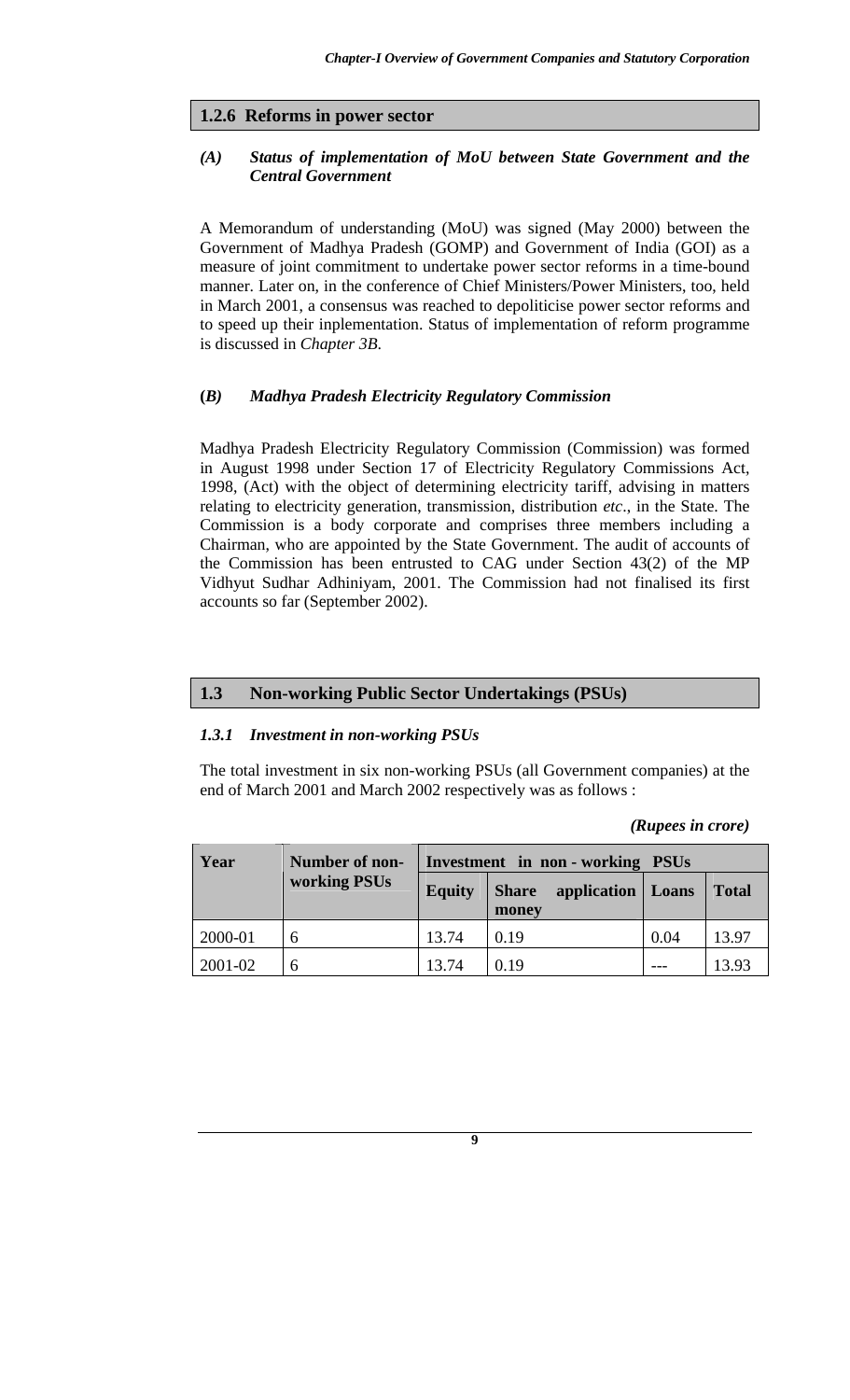The classification of the non-working PSUs was as under :

| SI.<br>No. | <b>Status of non-</b><br>working PSUs | companies |                     | Number of   Investment in non-working PSUs |
|------------|---------------------------------------|-----------|---------------------|--------------------------------------------|
|            |                                       |           | Equity <sup>*</sup> | Long term loans                            |
| (i)        | Under liquidation                     |           | 7.39                |                                            |
| (ii).      | Under closure                         |           | 1.54                |                                            |
| (iii)      | Under merger                          |           |                     | $- -$                                      |
| (iv)       | Others                                |           | 5.00                |                                            |
|            | <b>Total</b>                          | 6         | 13.93               |                                            |

*(Amount : Rupees in crore)* 

Of the above non-working PSUs, five Government companies were under liquidation or closure under Section 560 of the Companies Act, 1956 for seven to 19 years and substantial investment of Rs.8.93 crore was involved in these companies. Effective steps need to be taken for their expeditious liquidation or revival.

### *1.3.2 Budgetary outgo, grant/subsidy, guarantees waiver of dues and conversion of loans into equity*

The details regarding budgetary outgo, grants/subsidy, guarantees issued, wavier of dues and conversion of loan into equity by the State Government to nonworking PSUs are given in *Annexures 1* and *3.* 

The State Government had provided budgetary support of Rs.10.00 lakh as grants to Madhya Pradesh Leather Development Corporation during 2001-02.

### *1.3.3 Total establishment expenditure on non-working PSUs*

The year-wise details of total establishment expenditure of non-working PSUs (Government companies) and the sources of financing it during last three years up to 2001-02 are given below:

| Year         | <b>Number</b><br><b>of</b> | <b>Total</b>                 | <b>Financed by</b>                    |                     |  |
|--------------|----------------------------|------------------------------|---------------------------------------|---------------------|--|
|              | Government<br>companies    | establishment<br>expenditure | <b>Government</b> by<br>way of Grants | Others <sup>@</sup> |  |
| 1999-2000    | 5                          | 0.50                         |                                       | 0.50                |  |
| 2000-2001    | 6                          | 72.88                        | 60.00                                 | 12.88               |  |
| 2001-2002    | 6                          | 36.26                        | 10.00                                 | 26.26               |  |
| <b>Total</b> | --                         | 109.64                       | 70.00                                 | 39.64               |  |

# *(Amount : Rupees in lakh)*

♣ *Equity includes share application money of Rs. 0.19 crore in respect of one company* 

l

 $\degree$  The other sources of finance are interest received from banks and diversion of grants.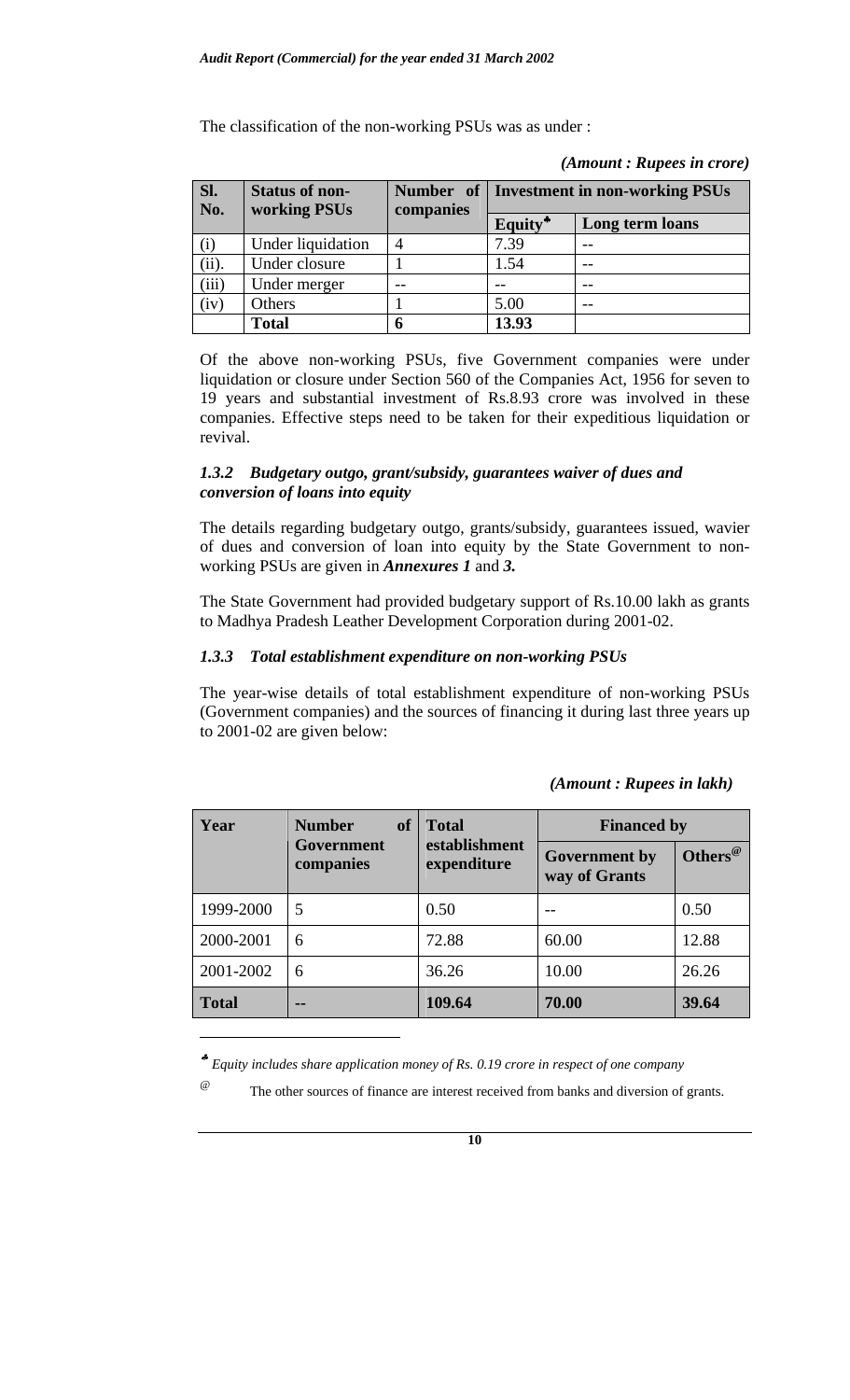The State Government has so far spent Rs.1.10 crore towards establishment expenses of six companies under liquidation. Expeditious action is necessary for winding up of these companies to avoid further unproductive expenditure in these companies

#### *1.3.4 Finalisation of accounts by non-working PSUs*

The accounts of four non-working companies were in arrears for periods ranging from three to 12 years as on 30 September 2002, as could be noticed from *Annexure 2.* 

### *1.3.5 Financial position and working results of non-working PSUs*

The summarised financial results of non-working Government companies as per their latest finalised accounts are given in *Annexure 2.*

The summarised details of paid-up capital, net worth, cash loss/cash profit and accumulated loss/accumulated profit of non-working PSUs as per their latest finalised accounts are given below:

#### *(Amount : Rupees in crore)*

| <b>Particulars</b>       | Paid-up<br>capital | Net worth <sup>©</sup> | Cash loss $(-)$ /<br>Cash profit(+) $\pi$ | Accumulated loss (-)/<br>Accumulated $profit(+)$ |
|--------------------------|--------------------|------------------------|-------------------------------------------|--------------------------------------------------|
| Non working<br>companies | 13.11              | $(+)5.44$              | $(-)1.11$                                 | $(-)7.88$                                        |

*(Note: Equity capital includes the equity of Rs.1.04 crore of Madhya Pradesh Film Development Corporation.)* 

# **1.4 Status of placement of Separate Audit Reports of Statutory corporations in Legislature**

The following table indicates the status of placement of various Separate Audit Reports (SARs) on the accounts of Statutory corporations issued by the Comptroller and Auditor General of India in the Legislature by the Government:

| Name of                          | Year up to<br>which SARs<br>placed in<br>Legislature | <b>Years for which SARs not placed in Legislature</b> |                                    |                                                                |  |
|----------------------------------|------------------------------------------------------|-------------------------------------------------------|------------------------------------|----------------------------------------------------------------|--|
| <b>Statutory</b><br>corporations |                                                      | Year of<br><b>SAR</b>                                 | Date of issue to the<br>Government | <b>Reasons for delay in</b><br>placement in the<br>Legislature |  |
| <b>MPSEB</b>                     | 1999-2000                                            | 2000-01                                               | Audit under progress               |                                                                |  |
| <b>MPSRTC</b>                    | 1998-99                                              | 1999-2000                                             | 15-4-2002                          | Under printing                                                 |  |
| <b>MPFC</b>                      | 2000-01                                              | 2001-02                                               | Accounts awaited                   |                                                                |  |
| <b>MPSWC</b>                     | 1999-2000                                            | 2000-01                                               | $1 - 7 - 2002$                     | --                                                             |  |

 $^\oslash$  Net worth represents paid- up capital plus free reserves less accumulated loss

 $\overline{a}$ 

<sup>π</sup> *Cash loss/profit represents loss/profit for the year plus depreciation for the year*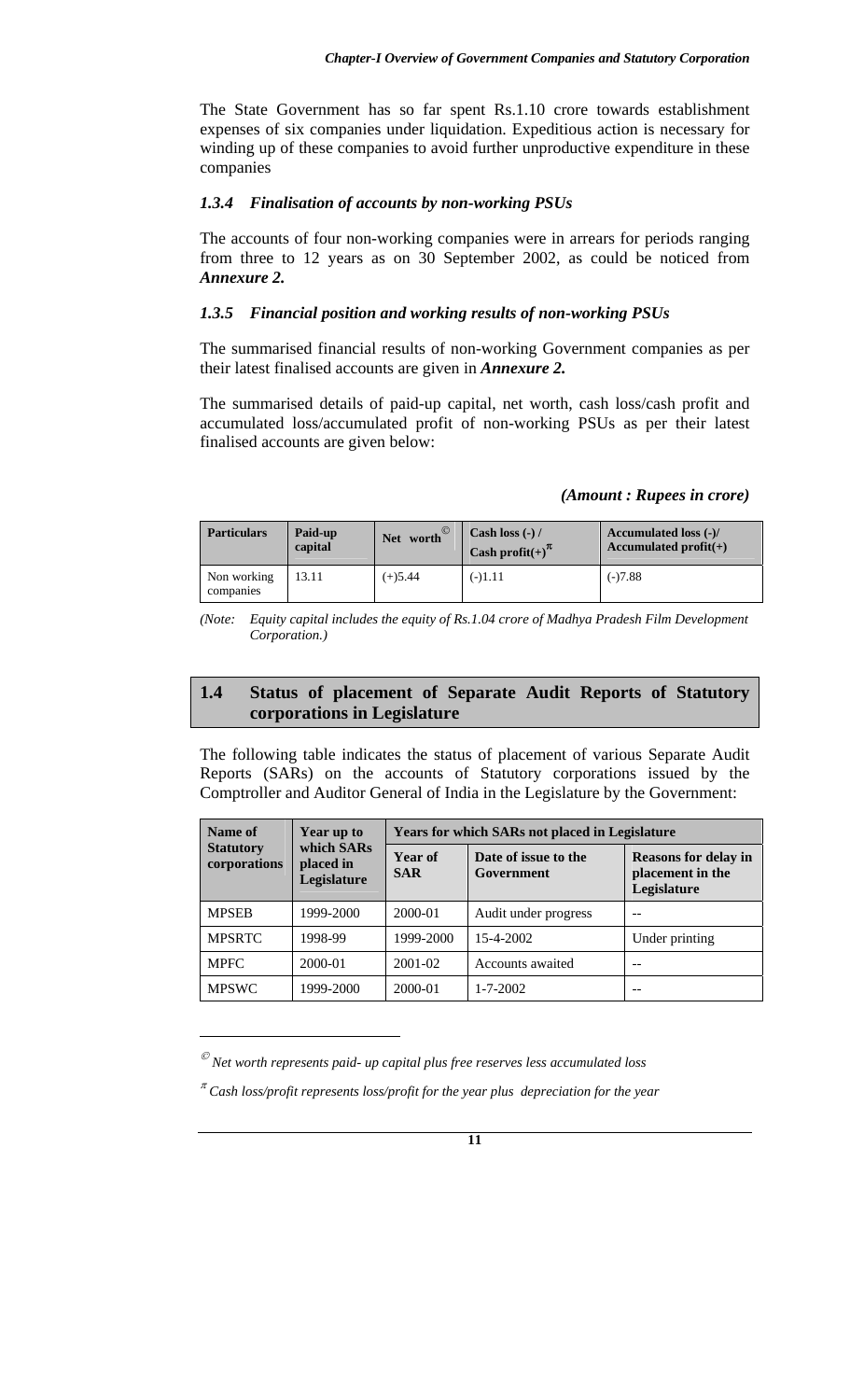### **1.5 Disinvestment, privatisation and restructuring of public sector undertakings**

The State Government did not undertake the exercise of disinvestment, privatisation and restructuring of any of its PSUs during 2001-02.

## **1.6 Results of audit of accounts of PSUs by Comptroller and Auditor General of India**

During the period from October 2001 to September 2002, the audit of accounts of 23 Government companies (18 working and five non-working) and three Statutory corporations were selected for review. The net impact of the important audit observations as a result of review of the PSUs was as follows:

| SI.   | <b>Details</b>                      | <b>Number of accounts</b> |                 |                  | (Amount: Rupees in lakh) |            |                       |                  |                |
|-------|-------------------------------------|---------------------------|-----------------|------------------|--------------------------|------------|-----------------------|------------------|----------------|
| No.   |                                     | Government                |                 | <b>Statutory</b> |                          | Government |                       | <b>Statutory</b> |                |
|       |                                     | companies                 |                 | corporations     |                          | companies  |                       | corporation      |                |
|       |                                     |                           |                 |                  |                          |            |                       |                  |                |
|       |                                     | Working                   | Non-<br>working | Working          | Non-<br>working          | Working    | <b>Non</b><br>working | Working          | Non<br>working |
| (i)   | Decrease in profit                  | 5                         |                 |                  |                          | 3038.25    |                       | $-$              |                |
| (ii)  | Increase in profit                  |                           |                 | --               |                          | 4.95       |                       |                  |                |
| (iii) | Increase in loss                    | 4                         |                 | 2                |                          | 81.64      |                       | 44094.21         |                |
| (iv)  | Decrease in loss                    | --                        |                 |                  |                          | --         |                       | 6484.12          |                |
| (v)   | Non disclosure of<br>material facts | 4                         |                 | $\mathfrak{D}$   |                          | 7819.70    |                       | 29251.07         |                |
| (vi)  | Errors of<br>classification         | 5                         |                 | っ                |                          | 689.98     | 8.67                  | 1669.09          |                |

Some of the major errors and omissions noticed in the course of review of annual accounts of some of the above companies and corporations are mentioned below:

### *1.6.1 Errors and omissions noticed in case of Government companies*

### **Madhya Pradesh State Agro Industries Development Corporation Limited (1999-2000)**

Non-provision for doubtful debts prior to 1990-91 has resulted in overstatement of current assets, loans and advances and profit for the year by Rs.66.90 lakh.

### **Madhya Pradesh State Tourism Development Corporation (1999- 2000)**

The Profit and Loss Account did not include expenditure towards publicity (Rs.5.65 lakh), Panchmari festival (Rs.1.63 lakh), operating expenses - transport vehicle hire charges (Rs.2.26 lakh) and administrative expenses towards property tax (Rs. 4.58 lakh). Non-provision of the said expenditure resulted in understatement of provision and loss by Rs.14.12 lakh.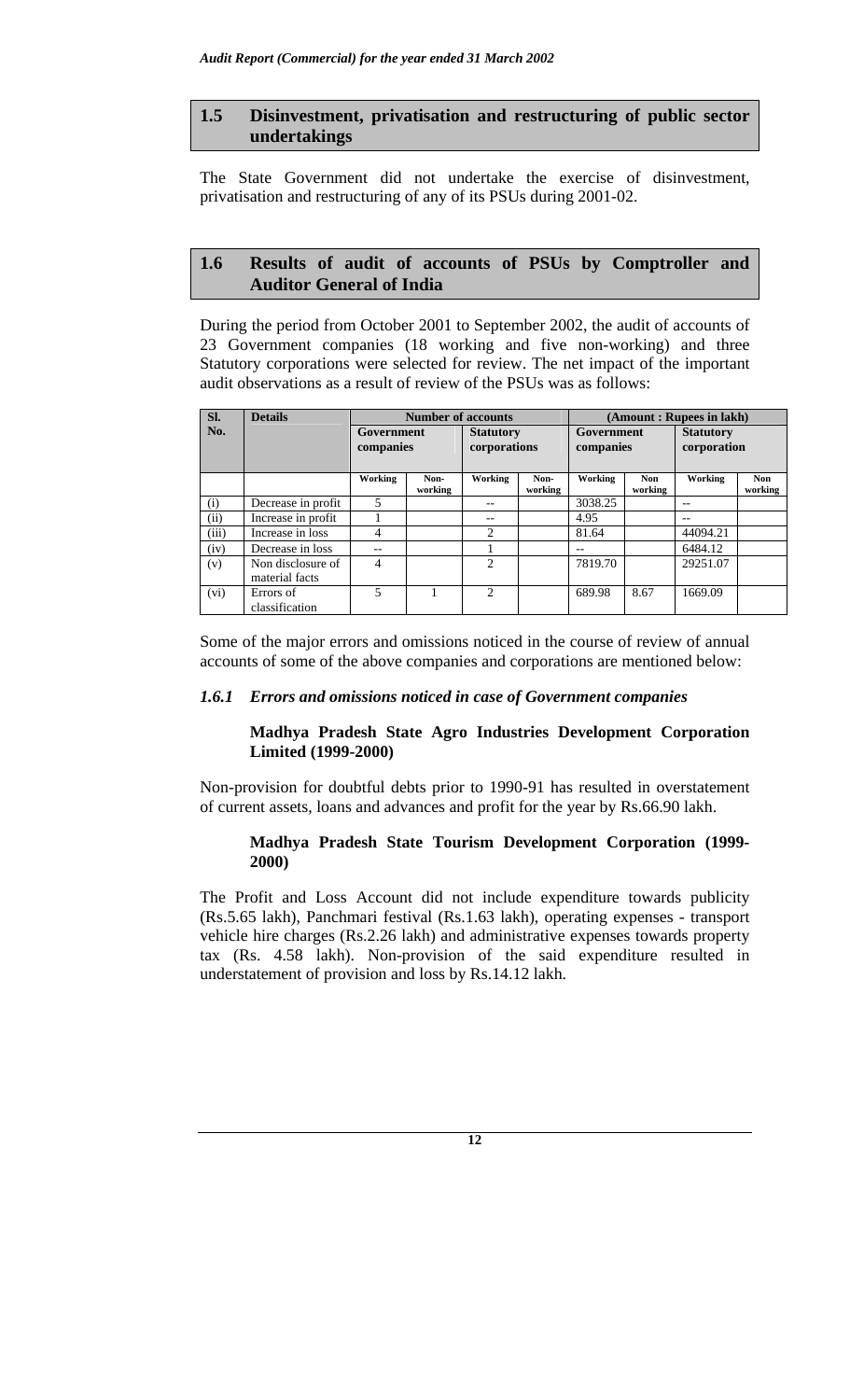### *1.6.2 Errors and omissions noticed in case of Statutory corporations*

### **Madhya Pradesh Financial Corporation (2000-01)**

Non-amortisation of lease value of land has resulted in overstatement of profit by Rs.21.57 lakh (previous year: Rs.19.11 lakh and current year: Rs.2.46 lakh) and overstatement of fixed assets (leasehold land) to that extent.

### **1.6.2.1 Audit assessment of the working results of Madhya Pradesh State Electricity Board**

Based on the audit assessment of the working results of MPSEB for three years up to 2000-01 and taking into consideration the major irregularities and omissions pointed out in the SARs on the annual accounts of the MPSEB and not taking into account the subsidy/subventions receivable from State Government, the net surplus/deficit and the percentage of return on capital employed of the MPSEB will be as given below:

*(Rupees in crore)* 

| SI.<br>No.       | <b>Particulars</b>                                                                                                               | 1998-99      | 1999-2000    | 2000-201                |
|------------------|----------------------------------------------------------------------------------------------------------------------------------|--------------|--------------|-------------------------|
| 1.               | Net surplus/(-) deficit as per books of accounts                                                                                 | 116.93       | $(-)1371.29$ | $(-)1473.81$            |
| 2.               | <b>Subsidy from State Government</b>                                                                                             | 1723.65      | 313.12       | 279.46                  |
| 3.               | Net surplus/(-) deficit before subsidy from State Government (1-2)                                                               | $(-)1606.72$ | $(-)1684.41$ | $(-)1753.27$            |
| $\overline{4}$ . | Net increase/decrease in net surplus/ (-) deficit on account of audit<br>comments on the annual accounts of MPSEB                | $(-)6.18$    | $(-)71.49$   | Audit under<br>progress |
| 5.               | Net surplus/(-) deficit after taking into account the impact of audit<br>comments but before subsidy from State Government (3-4) | $(-)1612.90$ | $(-)1755.90$ |                         |
| 6.               | Total return on capital employed <sup>*</sup>                                                                                    | 767.63       | $(-)$ 402.09 | $(-)$ 520.49            |

### *1.6.3 Persistent irregularities and system deficiencies in financial matters of PSUs*

#### **Madhya Pradesh State Electricity Board**

 $\overline{a}$ 

(i) The Board has not maintained prescribed register of assets (except for Board's hospital) indicating details of fixed assets viz., location, quantities, value, dates of commissioning, depreciation charges etc. As a result, the value shown in the accounts could not be vouchsafed in audit. The assets had also not been physically verified.

(ii) The defective material, unserviceable items and unorthodox balances<sup>\$</sup> continued to be included in the closing stock resulting in excess valuation of stock.

(iii) Bank reconciliation statements for March 1999 in respect of nine accounting units<sup>\*</sup> test-checked in audit, exhibit differences involving amounts aggregating Rs.95.62 crore pertaining to the period from 1997-98 and onwards.

*<sup>\$</sup> Unorthodox balances represent credit balance in stock account instead of debit balance.* 

*<sup>\*</sup> (Birsingpur, Bilaspur, Morena, Dewas, Sirmaur, Bhopal, Jabalpur (CAU), H.O. & Siddhi)*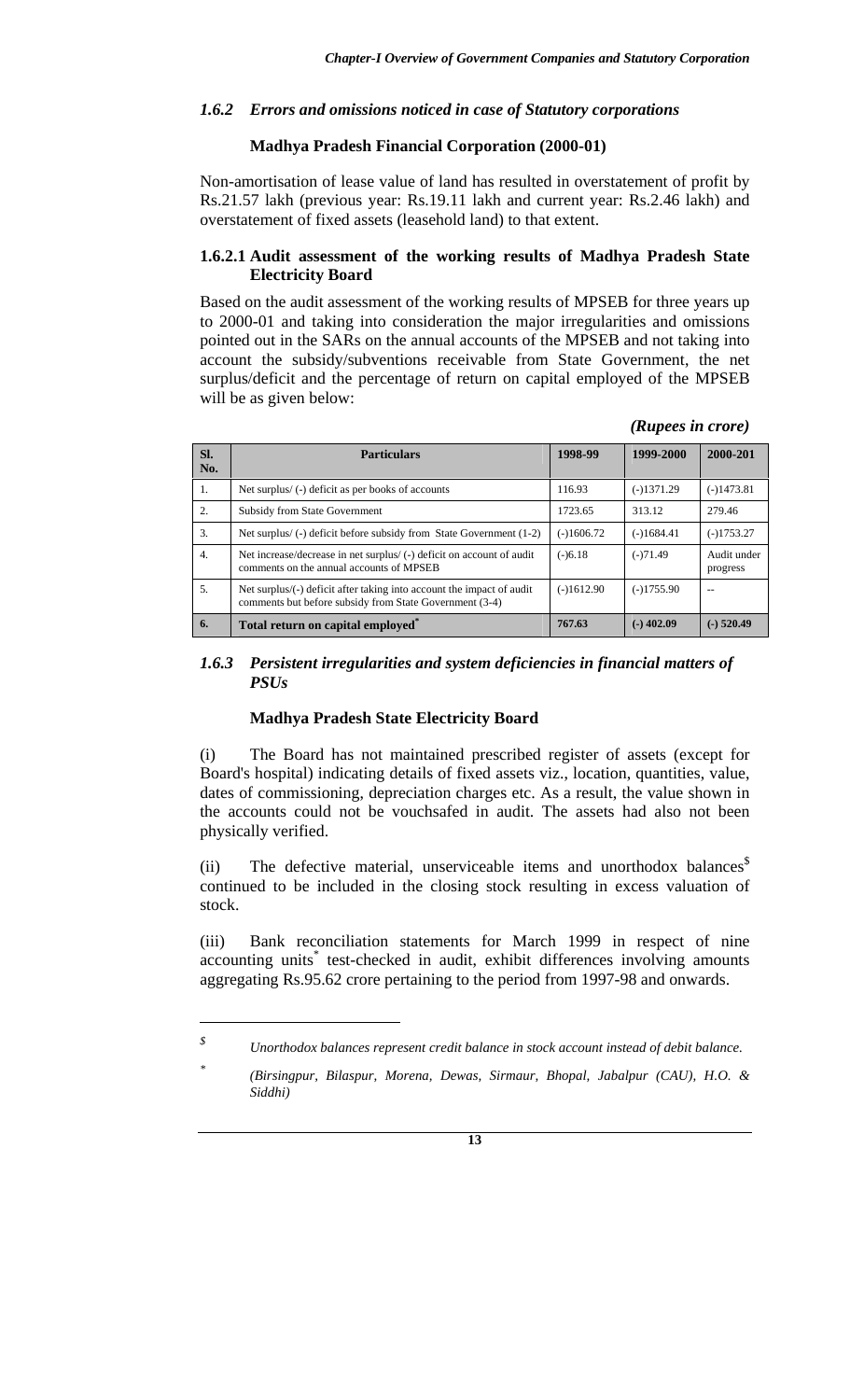### **Madhya Pradesh State Road Transport Corporation**

(i) Physical verification of assets (other than the fleet) has not been conducted since 1975-76

(ii) Asset register has not been maintained giving details of assets i.e. date of acquisition, location, status, etc.

(iii) The work-in-progress should have been shown under fixed assets instead of current assets. Details of work-in-progress i.e. opening balance, addition during the year, amount transferred to fixed assets and closing balance of each assets at the end of each year has not been shown in the accounts, as required under the provisions of Income Tax Act.

(iv) Year-wise, party-wise details of advances and deposits have not been worked out.

#### **1.7 Recommendations for closure of PSUs**

 $\overline{a}$ 

Even after completion of five years of their existence, the turnover of nine Government companies (working)<sup>\*</sup> have been less than Rs.5 crore in each of the preceding five years of their latest finalised accounts. Further two Government companies (working)<sup>\*\*</sup> had been incurring losses for five consecutive years leading to negative net worth. In view of poor turnover and continuous losses, the Government may either take steps to improve the performance of these 11 Government companies or consider their closure.

# **1.8 Response to Inspection Reports, draft paragraphs and reviews**

Audit observations noticed during audit and not settled on the spot are communicated to the heads of PSUs and concerned departments of State Government through Inspection Reports. The heads of PSUs are required to furnish replies to the Inspection Reports through respective heads of departments within a period of six weeks. In respect of Inspection Reports issued up to March 2002 pertaining to 32 PSUs, 5207 paragraphs relating to 1880 Inspection Reports remained outstanding at the end of September 2002. Of these, 1714 Inspection Reports containing 4682 paragraphs had not been replied to for more than one year. Department-wise break-up of Inspection Reports and Audit observations outstanding as on 30 September 2002 is given in *Annexure 7.*

Similarly, draft paragraphs and reviews on the working of PSUs are forwarded to the Principal Secretary/Secretary of the administrative department concerned

*<sup>\*</sup> Madhya Pradesh State Electronics Development Corporation Limited, Madhya Pradesh Police Housing Corporation Limited, AKVN (Bhopal), (Indore), (Jabalpur), (Rewa), (Gwalior). The Provident Investment Company Limited and Madhya Pradesh Urja Vikas Nigam Limited* 

*<sup>\*\*</sup> Madhya Pradesh State Industries Corporation Limited & M.P. State Textile Corporation Ltd.*